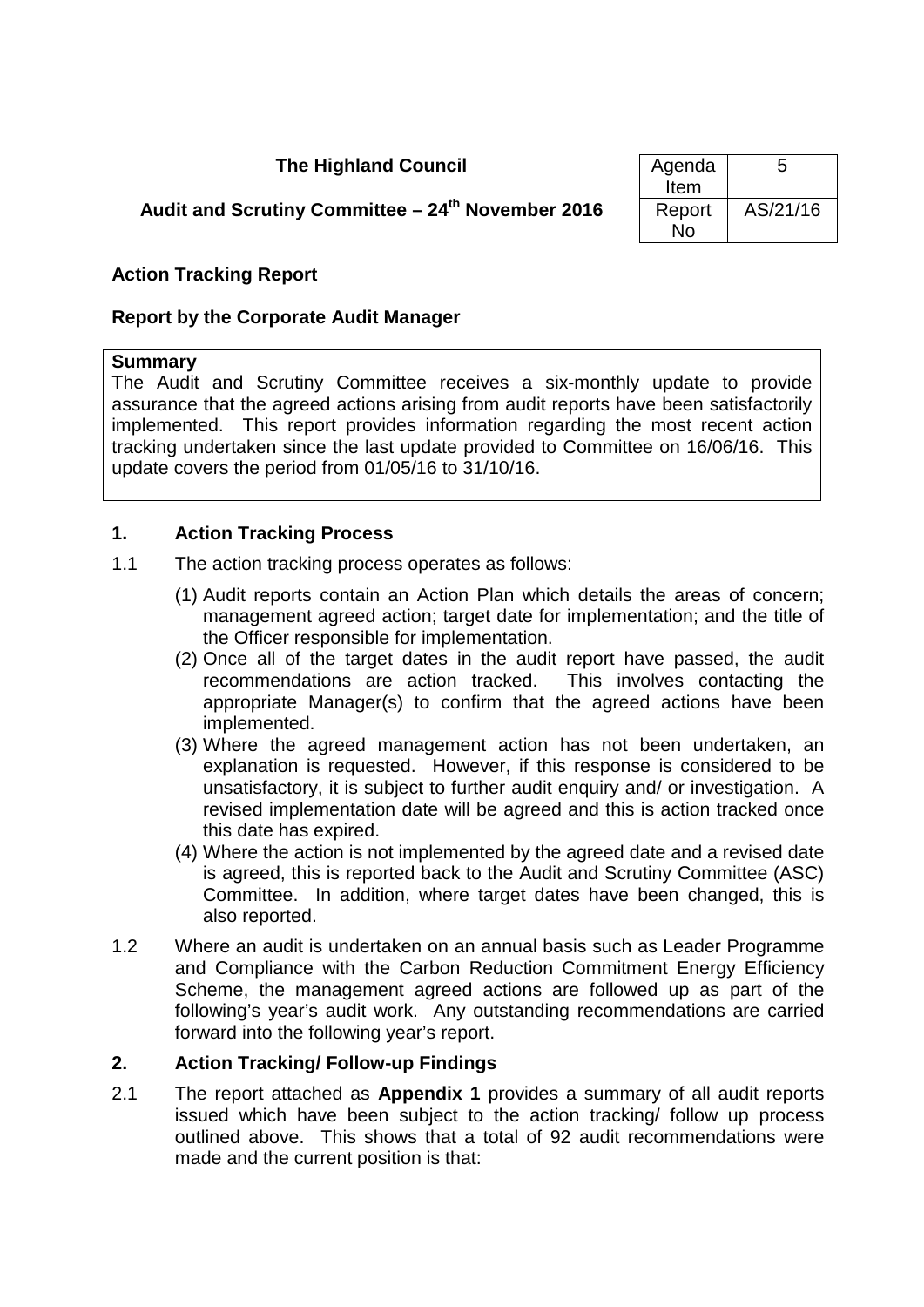- 82 (89%) actions have been satisfactorily implemented which includes a number of actions which previously had revised target dates.
- 6 actions have not yet been implemented and have revised target dates. These relate to:
	- (i) Ben Wyvis Primary School

This high grade action had 2 agreed actions. The first which had a target date of 30/11/15 (revised to 30/06/16) related to a review of the role of the Capital Clerk of Works. The second part related to the provision of electronic tablets to the Project Clerk of works which had a target date of 31/03/16 (revised to 30/09/16). Both of these actions now have an amended target date of 31/12/16 as the Service is undergoing a recruitment phase for Clerk of Works and Building Inspector positions and the Clerk of Works role is also being reviewed. Furthermore, the Service has just accepted the tender for the new Health & Safety file software which provides site quality monitoring and it will take time to roll out the tablets and software access/ training to the area based Clerk of Works.

- (ii) Governance of Inverness Old Town Arts and Inverness City Arts Group A revised date of 30/09/16 was agreed for the 2 outstanding actions which have been actively pursued by officers, the Head of Corporate Governance is currently considering what further action can be taken.
- (iii) School Off-Site Excursions

The first low grade action relates to consideration whether the current guidance provided to Head Teachers is sufficient. Discussions have taken place on the best mechanisms for engaging with Head Teachers and any changes in approach will be mindful of avoiding additional burdens on Head Teachers. The target date has been revised from 30/06/16 to 31/12/16.

The second high grade action relates to the need for a revised minibus policy and supporting guidance. Due to a change in direction, the agreed action has been revised as follows:

"Care and Learning have been reviewing the minibus policy revisions, with input from Community Services, to ensure the policy is consistent with corporate compliance and quidance reviews being undertaken by the Council's Fleet Manager. It is intended that this will be taken to Committee in January 2017."

The original target date for this action was 30/04/16 which was then revised to 31/10/16. A new target date of 31/01/17 has now been agreed.

#### (iv)Administration of Fuel (follow up)

One part of a medium grade action is outstanding which relates to a review of the fuel tank network. Work is on-going but is more significant than originally thought due to the types of fuel distribution in place across the Council. The original date for this was 30/04/16 but has been extended to 28/02/17 to ensure that a robust recording and monitoring process in in place.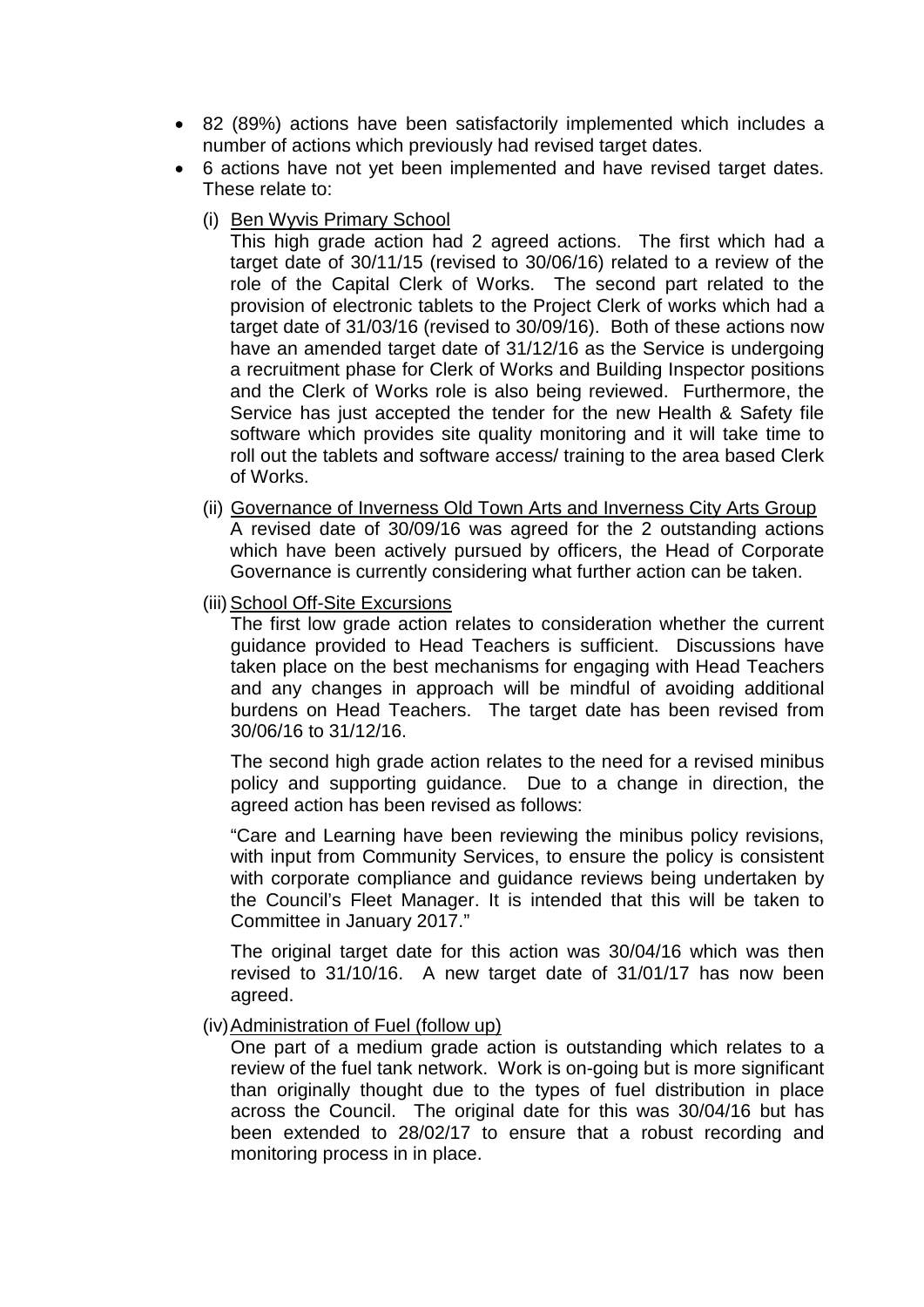• 4 actions have not been implemented and have been made redundant as these related to the Community Challenge Fund which is no longer in operation.

Audits with revised target dates and actions carried forward into the following year's report are action tracked once the target dates have passed in order to ensure that the agreed actions have been satisfactorily implemented. The outcome of this will be included in the next annual action tracking report to Committee. Therefore, Committee can be assured that all agreed actions are subject to a robust action tracking process and are informed of the results on an annual basis.

## **3. Implications**

- 3.1 There are no Resource; Legal; Equalities; Climate Change/Carbon Clever; Risk and Gaelic and Rural implications arising from this report.
- 3.2 The implementation of the management agreed actions will reduce the risk exposure to the Council.

#### **Recommendation**

The Committee is asked to note the action tracking information provided including the revised target dates for the completion of outstanding actions.

| Designation: | Corporate Audit Manager                   |
|--------------|-------------------------------------------|
| Date:        | 15 <sup>th</sup> November 2016            |
| Author:      | Donna Sutherland, Corporate Audit Manager |
|              |                                           |

Background Papers: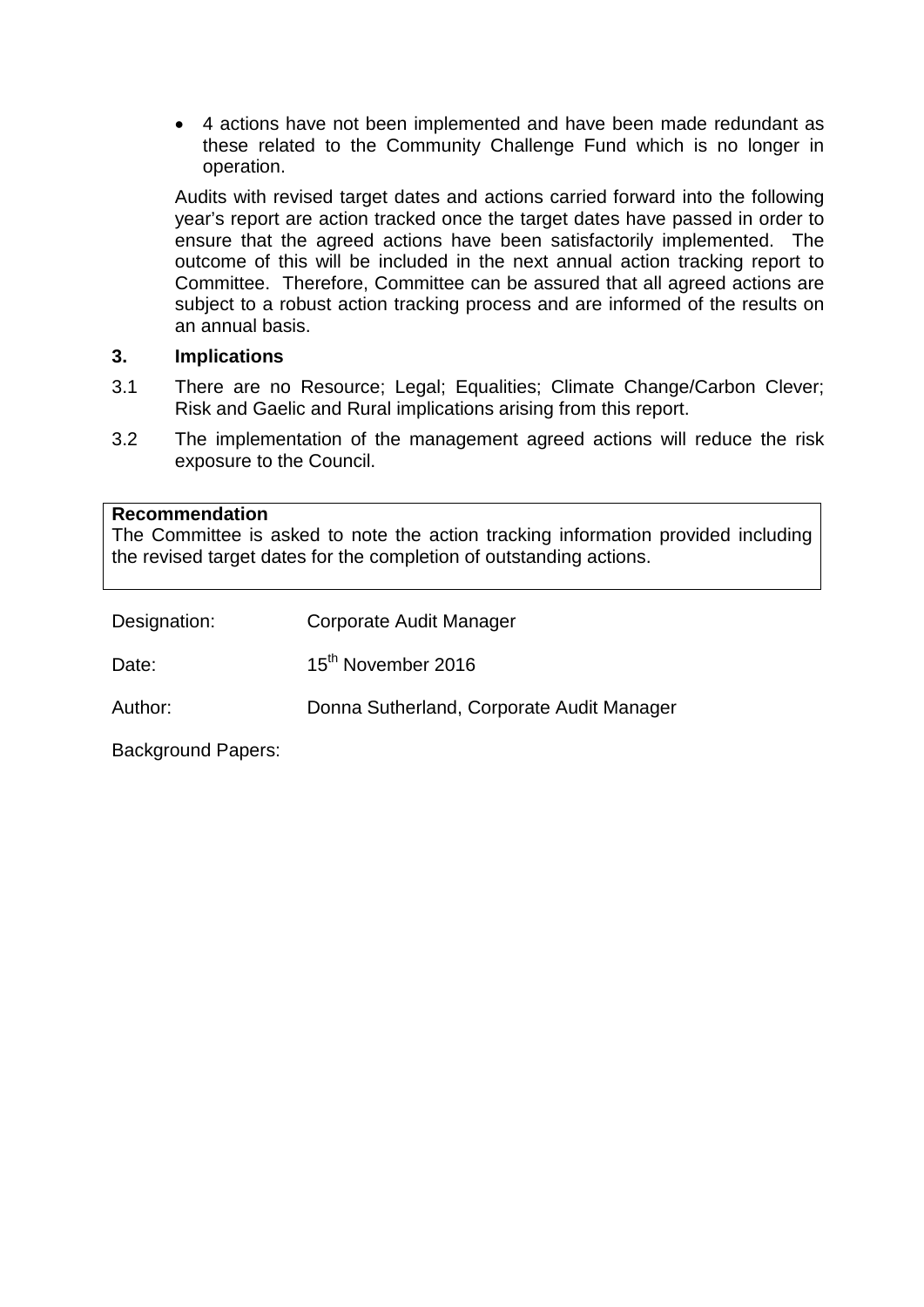# **Action Tracking Report - Highland Council Completed Actions**

| <b>Report Ref and Name</b>                                                                          | <b>Final</b>  | <b>Number of</b>       | <b>Number</b>  |                               |                            | <b>Comments</b>    |                                                                                                                              |
|-----------------------------------------------------------------------------------------------------|---------------|------------------------|----------------|-------------------------------|----------------------------|--------------------|------------------------------------------------------------------------------------------------------------------------------|
|                                                                                                     | <b>Issued</b> | <b>Recommendations</b> | <b>Cleared</b> | <b>Date</b><br><b>Revised</b> | <b>No</b><br><b>Action</b> | <b>Outstanding</b> |                                                                                                                              |
| HA20/009.bf.bf - ICT Contract                                                                       | 11/06/13      | 14                     | 14             | $\Omega$                      | $\Omega$                   | <sup>n</sup>       | When previously reported 1 action<br>had a revised target date. This has<br>now been completed.                              |
| HA20/010.bf.bf - Information Security                                                               | 19/03/14      | $\overline{7}$         | $\overline{7}$ | $\Omega$                      | $\Omega$                   | $\Omega$           | When previously reported 1<br>action<br>had a revised target date. This has<br>now been completed.                           |
| HH01/001.bf - Business Continuity<br>Planning arrangements (follow-up)                              | 09/09/14      | 8                      | 8              | $\Omega$                      | $\Omega$                   | $\Omega$           | When previously reported, 1 action<br>had a revised target date. This has<br>now been completed.                             |
| HDA14/001.bf -<br>Investigation<br>into<br>Revenue<br>Account<br>Housing<br>reconciliation process  | 09/06/15      | 4                      | 4              | $\Omega$                      | $\Omega$                   | $\Omega$           | When last reported 1 action had a<br>revised a target date and 1 was<br>outstanding. All actions have now<br>been completed. |
| HAD06/002.bf - Capital Contracts -<br>Ben Wyvis Primary School                                      | 16/09/15      | 17                     | 16             | $\mathbf{1}$                  | $\Omega$                   | $\Omega$           |                                                                                                                              |
| HA02/001.bf.bf - Governance<br>of<br>Inverness Old<br>Town Arts<br>and<br>Inverness City Arts Group | 17/09/15      | 8                      | 6              | 2                             | $\Omega$                   | $\Omega$           |                                                                                                                              |
| HAD05/001.bf - SEEMIS                                                                               | 21/09/15      | 5                      | 5              | $\Omega$                      | $\Omega$                   | $\Omega$           | When previously reported, 1 action<br>had a revised target date. This has<br>now been completed.                             |
| HBB01/003.bf - Review of corporate<br>control of overtime                                           | 22/09/15      | 4                      | 4              | $\Omega$                      | $\Omega$                   | $\mathbf 0$        |                                                                                                                              |